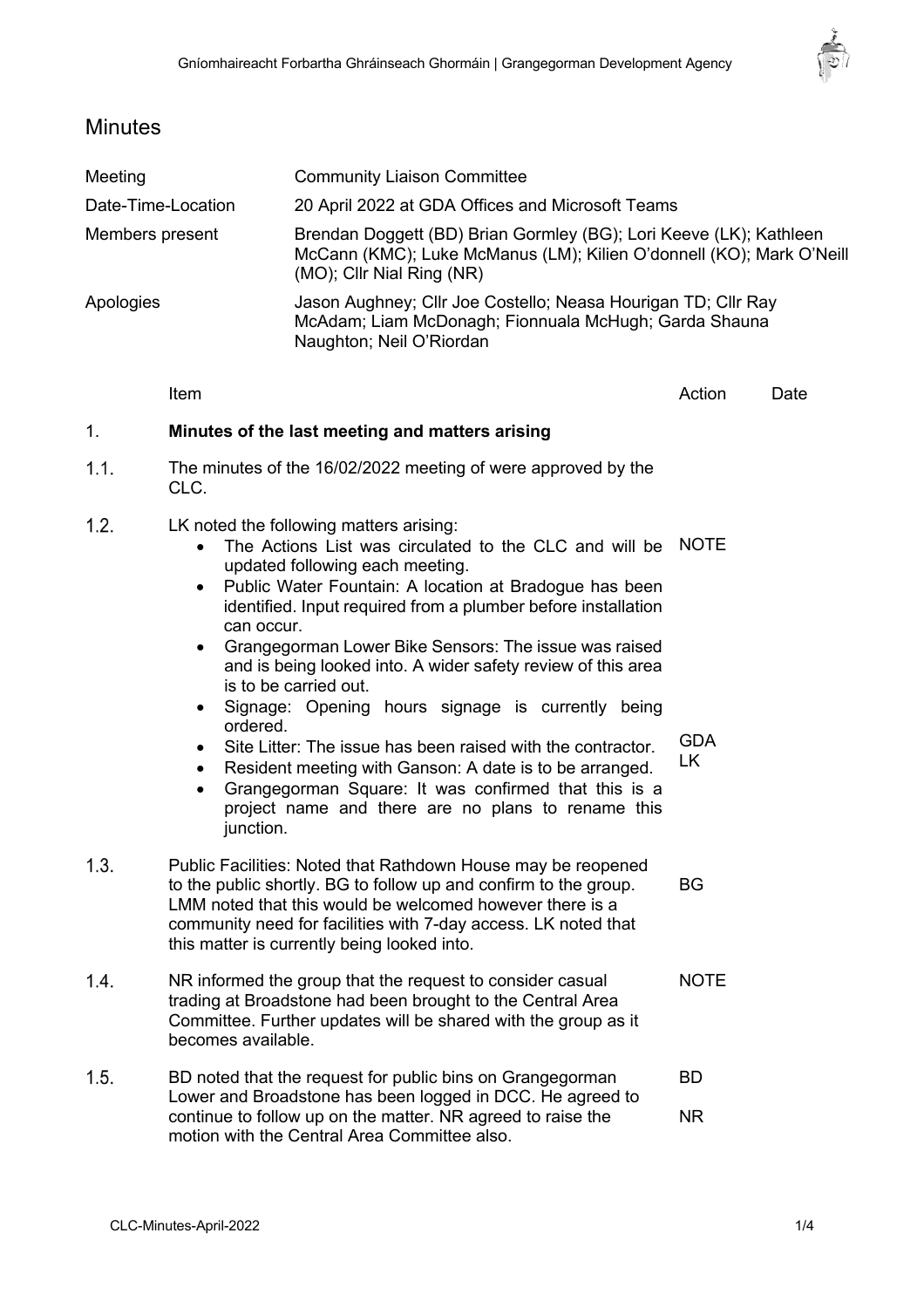

Item and the contract of the contract of the contract of the contract of the contract of the Date

#### 2. **Broadstone Plaza Update**

 $2.1.$ LK noted that Garda Shauna Naughton had agreed to provide an update to the group on the measures in place to deter anti-social behaviour around the Plaza. This item will remain until the LK/SN agenda until Garda Naughton is available to attend.

#### 3. **Project Update**

 $3.1.$ LK provided an update on all live projects on the Grangegorman site starting with those under construction. She noted that works are progressing well on the D7 Educate Together National School with internal blockwork and mechanical and electrical works well underway. There is a new playground planned along the green finger by the school The design will be presented to the CLC for NOTE feedback in the coming months.

> Grangegorman Square/Junction of Rathdown Road and Grangegorman Upper: LK noted that the GDA is engaging with DCC on these essential works which must be in place before the new school opens. She added that works are likely to commence by the end of the summer. These plans will also be presented to NOTE the CLC in the coming months.

- $3.2.$ Academic Hub & Library: The sod-turning event took place with Minister Harris and Minister Donohoe on 21 March. LK noted that initial works focused on the pedestrian/cyclist path diversion and site set-up which is expected to be completed shortly.
- $3.3<sub>1</sub>$ Clock Tower Stabilisation Works: Works are now under way on the historic windows facing onto St Brendan's Way. There are a small number of construction vehicles crossing Grangegorman Lower. MON queried if Marne Villas residents had had any issues. LK noted that they had been informed of the works via letter drop and provided a contact number if issues should occur. She added that no issues had been reported to the GDA.
- $3.4.$ New development**:** LK announced that Workday will be building their new European Headquarters in Grangegorman in the area between the East Quad and Broadstone. She noted that this is an exciting development and brings a new stakeholder to the Grangegorman site.
- 3.6 Residential Care Neighbourhood: The GDA plans to apply for planning permission with DCC by the summer. Letters are being prepared inviting the residents of Grangegorman Upper to a consultation meeting to view the plans and provide feedback shortly. A public information session will also be organised prior to lodging the planning submission. GDA **NOTE**
- 3.7 Grangegorman Histories**:** There is a lot happening in this space at the moment with LK noting the following: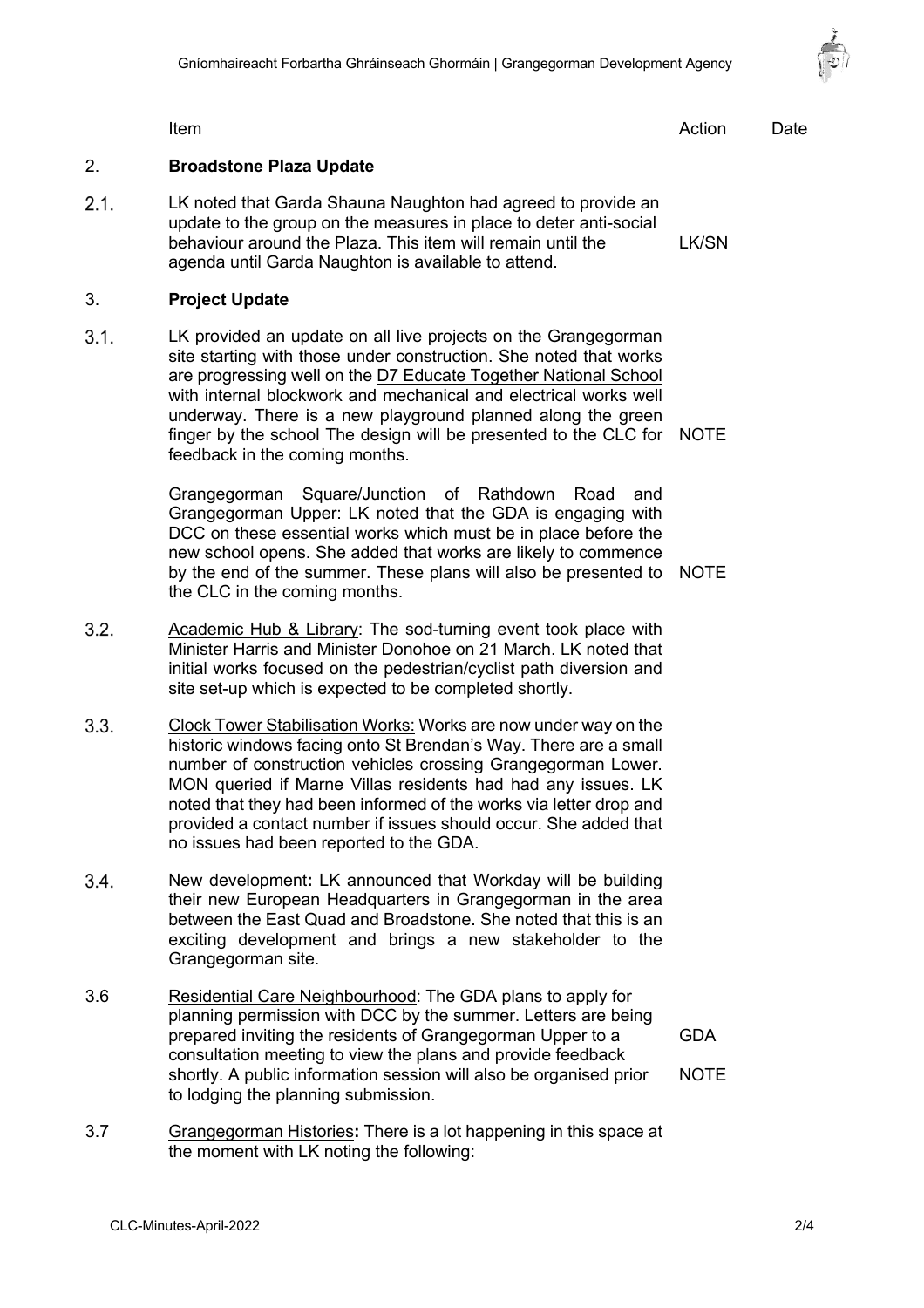Item and the contract of the contract of the contract of the contract of the contract of the Date

- schools engagement project currently active, with two local schools looking at different site historic aspects of interest.
- New Grangegorman Lives biographies are now available online at grangegormanhistories.ie.
- Pilot Oral Histories project is being progressed with retired staff of St Brendan's Hospital.
- Stages of Memory Talk Series coming up LK to circulate flyer to the group.
- 3.8 Further updates were provided on:
	- FOCAS Research Institute
	- Prussia Street Gateway
	- Indoor Sports
	- Public Art Programme
	- Stoneybatter festival

## 4 **GLLF Update**

- 4.1 KMC provided updates on the GLLF activities noting:
	- Current local employment around 11%.
	- OHLA Townlink and Tolmac Construction have both been briefed on the Employment Charter as new contractors on site.
	- Two upcoming events that may be of interest to the group:
		- o Intreo Construction Recruitment event 19 May Tallaght Stadium
		- o TU Dublin Return to Learning Drop-in Morning 18 May St Laurence's
		- KMC agreed to send on the event flyers when available. KMC
	- Grangegorman ABC  $€830,000$  has been awarded to the project this year. The consortium has undergone an extensive review and a prioritization group is being set up to determine funding allocation across the various projects.

# 5. **Community Matters**

- 5.1 LMM informed the group that a new Community and Culture Committee, a sub-committee of the GDA Board, has been recently established. LK gave a brief overview of the group and its role. It was agreed that the terms of reference for this committee would GDA be circulated to the group.
- 5.2 There was a discussion around events involving all stakeholders. LMM highlighted the importance of this which offers ways of bringing everyone together. LK noted that the intention is to have an event marking the main project milestones from the last year later in 2022 however all details have yet to be confirmed. It was agreed to put plans for this event on the agenda for the next LKmeeting.